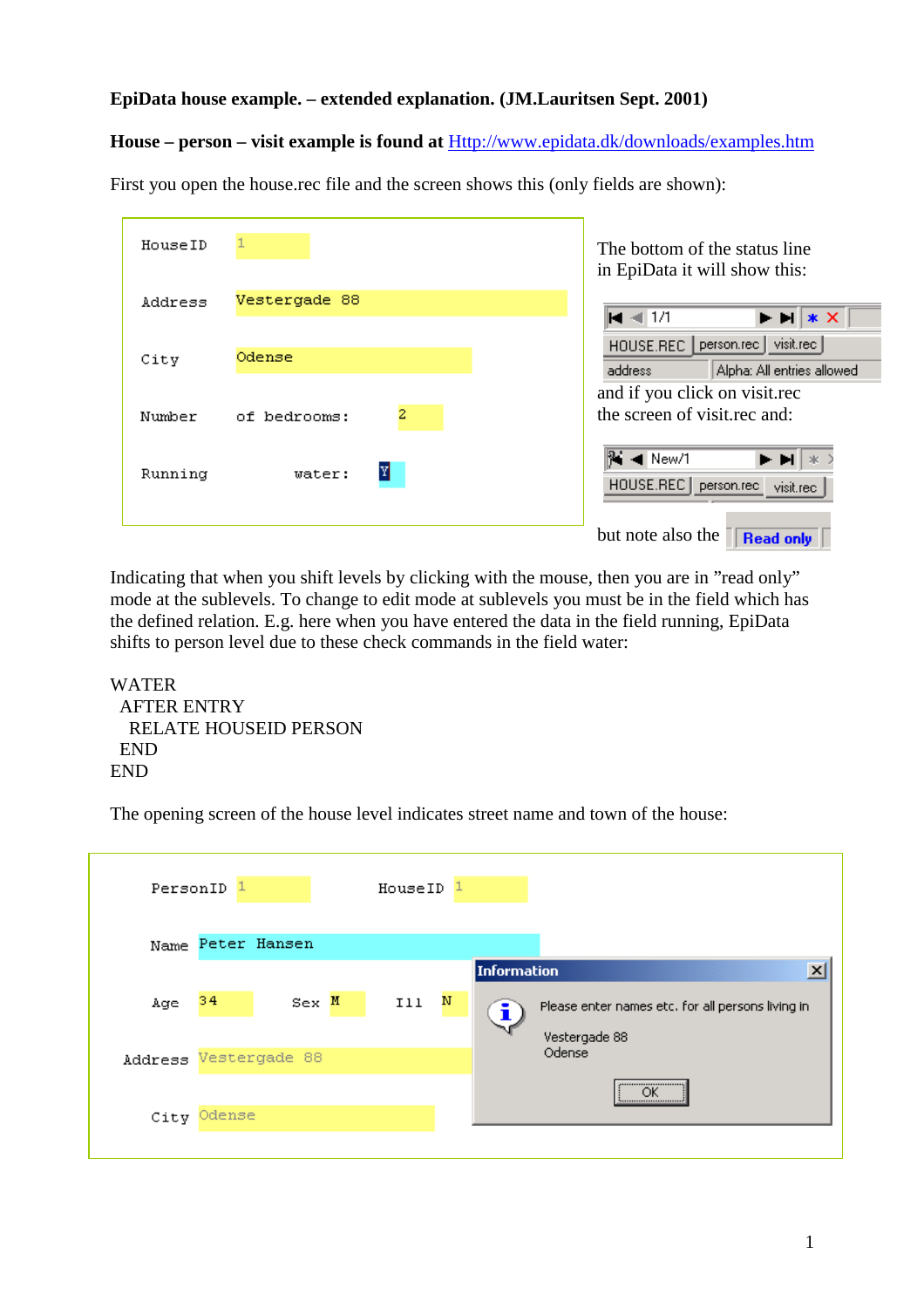The highlighted tab is now person.rec and note the filter message of houseid= 1.

| p.         | $\blacktriangleright$ $\blacktriangleright$ $\blacktriangleright$ $\blacktriangleright$ $\blacktriangleright$ |           |                            |
|------------|---------------------------------------------------------------------------------------------------------------|-----------|----------------------------|
| HOUSE.REC  | visit.rec  <br>person.rec                                                                                     |           |                            |
| <b>ILL</b> | Boolean: Y,1,N,0 allowed                                                                                      | Length: 1 | <b>Filter: HOUSEID="1"</b> |

Now you can change data for the person "Peter Hansen" or you could create a new person, by pressing Ctrl+N . Note that address and city is only shown in the yellow fields – it is not edited due to commands in the checkfile.

|     | PersonID <sup>1</sup> |                   | HouseID <sup>1</sup> |   |
|-----|-----------------------|-------------------|----------------------|---|
|     |                       | Name Peter Hansen |                      |   |
| Age | - 34                  | $Sex$ M           | Ill                  | Ν |

To add visits for this person enter something in field ILL which will take you to visits:

| PERSONID field. Values for NAME, AGE, SEX and ILL are passed from                  |                    |  |  |  |  |
|------------------------------------------------------------------------------------|--------------------|--|--|--|--|
| PERSON.REC via defined varialInformation                                           | $\Sigma$ $ $ CHK.) |  |  |  |  |
| This information is displayed<br>Now please enter all known visits for<br>i)       | lThus              |  |  |  |  |
| no field types or lengths are<br>Peter Hansen                                      | E,AGE,SEX and ILL  |  |  |  |  |
| <br>ОК<br>PERSONID Person id 1                                                     |                    |  |  |  |  |
| For:                                                                               |                    |  |  |  |  |
| 12/12/2001<br>VISIT Date of Visit (european)<br>Peter Hansen Age: 34 Sex: M Ill: N |                    |  |  |  |  |
| Findings Headache                                                                  |                    |  |  |  |  |
| Return to previous level by Ctrl+R or Ctrl+F4 or F10                               |                    |  |  |  |  |

Note two things here: An information box shows the name of the person and the name, age, sex and value of person variable Ill is shown in blue.

The welcome box was made like this: BEFORE FILE \* Message "Now please enter all known visits for  $\ln \omega$  warNAME" Help "Now please enter all known visits for  $\ln \omega$  warNAME" DEFINE varINIT define info END